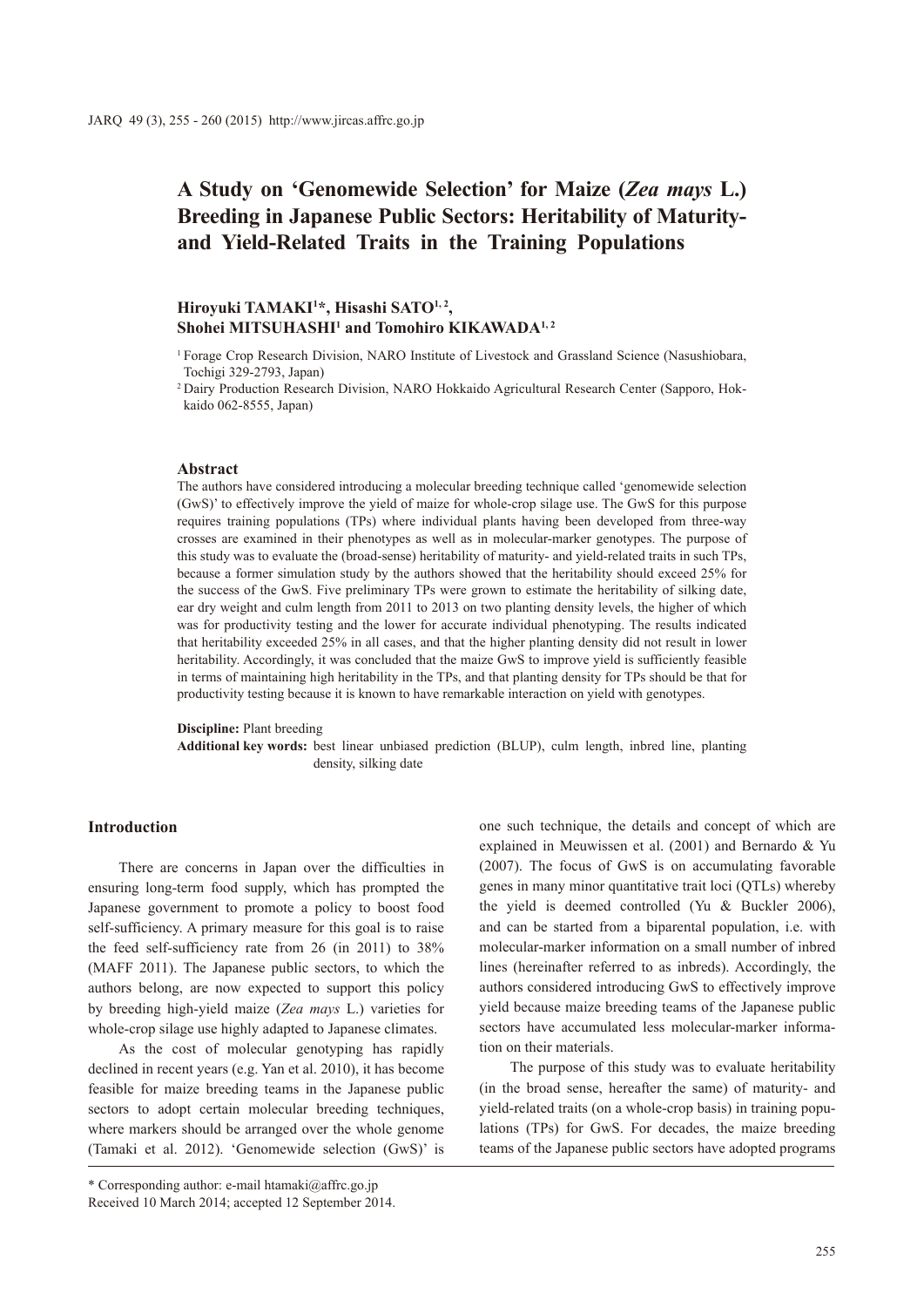where hybrid variety candidates have been developed from 'D×F' (abbreviations for dent and flint genetic groups, respectively) combinations. Based on these breeding programs, it was assumed in the first computer simulation study by the authors (Tamaki et al. 2012) (1) that the breeding target was to develop a new dent inbred  $D_N$ , with high combining ability toward (i.e. eliciting a high yield in the hybrid) a specific flint tester inbred  $F_T$ , from a crossing of two existing inbreds  $D_1$  and  $D_2$ , (2) that a TP was developed from a three-way cross  $(D_1 \times D_2) \times F_T$ ' to survey which of  $D_1$  or  $D_2$  would have higher combining ability toward  $F_T$ on each genome region represented by each molecular marker, and (3) that eight individual plants of  $(D_1 \times D_2)$ in  $F_2$  generation are selected from 1000; based solely on the genotypic information obtained in (2). The simulations have shown that GwS can be a powerful tool to effectively improve yield provided the following two conditions are fulfilled: i.e. (1) if molecular markers can be arranged over the whole genome at intervals of 20cM or shorter, and (2) if heritability in the TP is 25% or higher. The subsequent study (Tamaki et al. 2014) has investigated in the feasibility of the first condition by surveying single nucleotide polymorphisms (SNPs) in the inbreds of the Japanese public sectors. The results have been very positive; thousands of polymorphisms have been found over the whole genome. Accordingly, in this study, the focus of the authors' interest has shifted to the second condition, namely heritability in TPs. In maize breeding teams of the Japanese public sectors, heritability evaluation has only been performed from the analyses of variance (ANOVAs) for productivity testing where varieties and/or strains are arranged in a randomized complete block design, meaning that it has never been estimated on the individual phenotyping basis as required in GwS. Investigation and discussion will also be made in the adequate planting density of TPs for this purpose, and optimal linear unbiased prediction (BLUP) equation to adjust the yield fluctuation among rows in a TP.

#### **Materials and methods**

#### **1. Plant materials and investigated traits**

Table 1 shows the details of the preliminary training populations (PTPs, where the molecular genotyping of each individual plant remains pending). Entries in a PTP can be classified into two groups in terms of development; threeway and single crosses. The latter is mainly for heritability calculation (or, more strictly, to evaluate the size of nongenetic variance); details of which will be described below. All the inbreds were developed in the Japanese public sectors; National Agriculture and Food Research Organization (NARO) Hokkaido Agricultural Research Center (NARO/ HARC), Nagano Animal Industry Experiment Station (NAIES), NARO Kyushu Okinawa Agricultural Research

Center (NARO/KARC) and NARO Institute of Livestock and Grassland Science (NARO- ILGS) developed inbreds with names starting with "Ho", "Ki", "Mi" and "Na", respectively. The three PTPs containing "D", "11DL", "12DL" and "12DH", are for the assumed target to develop a new dent inbred, having high combining ability toward a flint inbred 'Na50', from two existing inbreds 'Mi29' and 'Na71'. These three inbreds are parents of registered commercial hybrid varieties (Ikegaya et al. 1999, Miki et al. 2011). The other two PTPs containing "F", "12FL" and "13FH" are for the assumed target to develop a new inbred, having high combining ability toward a dent inbred 'Mi88', from biparental crossings between a flint inbred 'Na101' and one of flint or semi-dent inbreds, 'Ho95', 'Ki75', 'Na50', 'Mi106' or 'Mi111', because the hybrid from 'Mi88' and 'Na101' has a very high yield level, despite the difficulty in handling 'Na101'. (Semi-dent genetic group, to which 'Mi106' belongs, differs from either dent or flint, and has been found in previous studies, including Tamaki et al. (2014), to be as genetically distant to the dent as the flint. Accordingly, it was expected in the beginning of this study that 'Mi106' would have the potential to have equivalent combining ability toward dent 'Mi88' to the other four flint inbreds).

All PTPs were grown in a field of NARO-ILGS at Nasushiobara (36°55'N, 139°56'E), to which 500 kg  $a^{-1}$ of manure was applied in early spring as well as chemical fertilizer containing  $1.0 \text{ kg a}^{-1}$  N +  $1.0 \text{ kg a}^{-1}$  P<sub>2</sub>O<sub>5</sub> + 1.0 kg a-1 K2O before the seeding. Seeds of all PTPs were sowed in the second half of May, following practical maize cultivation around NARO-ILGS. Each individual plant was harvested 43-45, 39-40 and 39-41 days after silking in 2011, 2012 and 2013, respectively, following the usual harvesting rules for productivity testing in the maize breeding program of NARO-ILGS.

As shown in Table 1, PTPs were grown at two planting density levels, whose inter-row×intra-row spacing were  $75\times30$  and  $75\times20$  cm, corresponding to 444 and 667 plants a-1 , respectively. In the maize breeding team of NARO-ILGS, where GwS operations are considered, the higher density is for productivity testing in line with the practical maize cultivation around NARO-ILGS, while the lower one is for individual selection (mainly for developing inbreds), where individual plants should be accurately phenotyped. Each PTP has a name ending in "H" and "L" to indicate higher and lower planting density, respectively.

The top of Table 3 shows the traits phenotyped in this study. Silking date and ear dry matter ratio are considered important indices for maturity, while culm length and basal stalk (60cm-long) dry weight (only in "13FH") are candidate indices for whole stover yield, which is important for whole-crop silage use. Details of these two traits will be described below.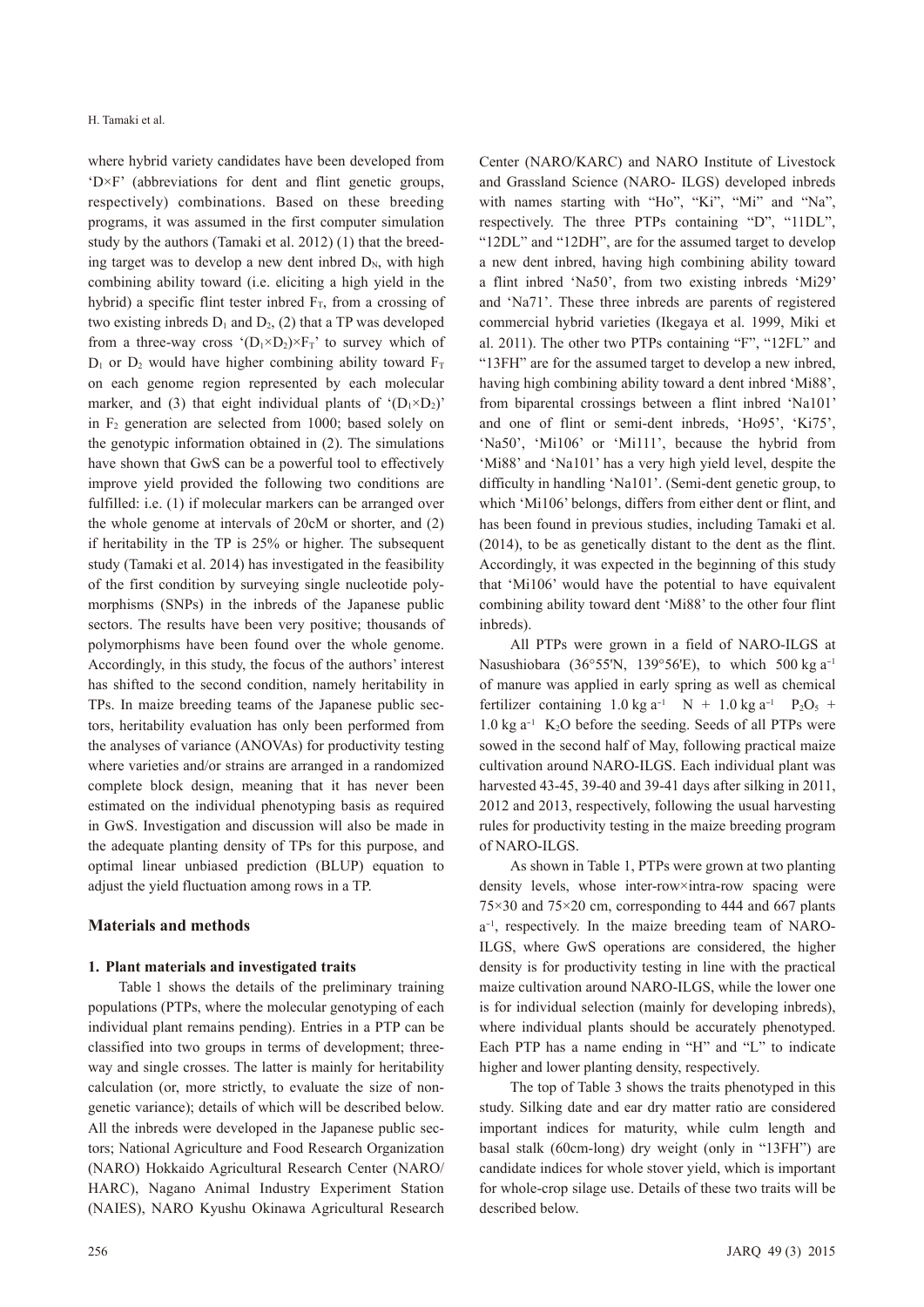|      |           | Entries                                |                         |         |                                 |         |                    | Date of           |                   |  |
|------|-----------|----------------------------------------|-------------------------|---------|---------------------------------|---------|--------------------|-------------------|-------------------|--|
| Year | Name      | Three-way cross                        |                         |         | Single cross $(D \times F)^{1}$ |         | density            |                   | Harvest (days     |  |
|      |           | Combination                            | Type <sup>1</sup>       | Number  | Combination                     | Number  | (plants $a^{-1}$ ) | Seeding           | after silking)    |  |
| 2011 | 11DL      | $(Mi29\times Na71)\times Na50$         | $(D \times D) \times F$ | 200     | $Mi29 \times Na50$              |         |                    |                   |                   |  |
|      |           |                                        |                         |         | $Na71 \times Na50$              | 32 each | 444                | $May-18$          | $43 - 45$         |  |
| 2012 | 12DL      | $^{\prime\prime}$                      | $^{\prime\prime}$       | 200     | $^{\prime\prime}$               | 32 each | 444                | $May-25$          | $39-40$           |  |
|      | 12DH      | $^{\prime\prime}$                      | $^{\prime\prime}$       | 120     | $^{\prime\prime}$               | 20 each | 667                | $^{\prime\prime}$ | $^{\prime\prime}$ |  |
|      | 12FL      | $Mi88\times(Ho95\times Na101)$         |                         |         | $Mi88 \times Ho95$              |         | 444                | $^{\prime\prime}$ | $^{\prime\prime}$ |  |
|      |           | $Mi88 \times (Ki75 \times Na101)$      |                         |         | $Mi88 \times Ki75$              |         |                    |                   |                   |  |
|      |           | $Mi88\times(Na101\times Na50)$         | $D\times (F\times F)$   | 30 each | $Mi88 \times Na50$              |         |                    |                   |                   |  |
|      |           | $Mi88 \times (Na101 \times Mi111)$     |                         |         | $Mi88 \times Na101$             | 15 each |                    |                   |                   |  |
|      |           | $Mi88 \times (Na101 \times Mi106^{2})$ |                         |         | $Mi88 \times Mi111$             |         |                    |                   |                   |  |
|      |           |                                        |                         |         | $Mi88 \times Mi106^{2}$         |         |                    |                   |                   |  |
|      | 2013 13FH | $Mi88 \times (Ki75 \times Na101)$      |                         | 202     | $Mi88 \times Ki75$              |         | 667                | $May-17$          | 39-41             |  |
|      |           | $Mi88\times(Na101\times Na50)$         | 11                      | 207     | $Mi88 \times Na50$              | 27 each |                    |                   |                   |  |
|      |           |                                        |                         |         | $Mi88 \times Na101$             |         |                    |                   |                   |  |

**Table 1. Details of preliminary training populations (PTPs) tested in this study**

1) D and F are abbreviations for dent and flint genetic groups, respectively.

2) 'Mi106' is defined as a flint genetic group member in this study, though it belongs to the semi-dent group, different from either dent or flint.

#### **2. Heritability estimation**

The heritability (in the broad sense) in a PTP,  $H_B^2$ , where phenotyped were  $N_3$  entry(ies) developed from threeway cross(es) and *NS* single cross entries, was estimated in this study from the following equation:

$$
H_B^2 = 1 - \frac{\sum_{L=1}^{N_S} v_S(L)}{\sum_{\substack{N_S \\ \underline{K} = 1}}^{N_S} v_S(K)} \qquad ...(1)
$$

where  $v_S(L)$  and  $v_3(K)$  are unbiased variances of the *L*-th  $(1 \le L \le N_s)$  single cross entry and of the *K*-th  $(1 \le K \le N_s)$ entry developed from three-way cross, respectively. Equation (1) is based on the assumption of negligible genetic variance within a single cross entry.

# **3. Assumption of non-genetic yield fluctuation among rows in a field test**

In the former simulation study (Tamaki et al. 2012), the authors assumed that rows in a TP (i.e. a test field) would have fluctuating environmental values on yield, which could be adjusted with the following best linear unbiased prediction (BLUP) equation

$$
y = X\beta + Zw + e \tag{2}
$$

where *y* is an  $N_I \times 1$  vector for the phenotypic data of the  $N_I$ 

individual plants, *X* is an  $N_I \times N_R$  design matrix to express which individual plant is located on which row in the TP,  $\beta$  is an  $N_R \times 1$  unknown vector for environmental values of the  $N_R$  rows, Z is an  $N_I \times N_M$  design matrix to express which individual plant has a molecular marker derived from which parent on which locus, *w* is an  $N_M \times 1$  unknown vector for breeding values of the  $N_M$  markers, and *e* is an  $N_I \times 1$  vector for residual effects.

For the purpose of preliminary verification of these assumptions, the authors adopted the following equation modified from equation (2) in this study.

$$
y = X\beta + Z'w' + e \qquad \qquad \dots(3)
$$

where *Z*' is an  $N_I \times (N_3 + N_S)$  design matrix to express which individual plant belongs to which entry in the PTP, and *w*' is an  $(N_3 + N_5) \times 1$  unknown vector for (average) values of  $(N_3 + N_5)$  entries (efforts have been made to establish each PTP for well-balanced material arrangement so that this BLUP matrix equation can be solved smoothly). From equation (3), we can obtain a vector for the best linear unbiased estimation (BLUE) values, or the estimated yield potential of each row, *βˆ*. In case *βˆ* would effectively reflect the non-genetic yield fluctuation among the rows, this adjustment would remarkably raise the heritability. This adjustment was examined in terms of ear dry weight and basal stalk dry weight, but not culm length because its correlation to whole stover weight has been found to be relatively low (as described below).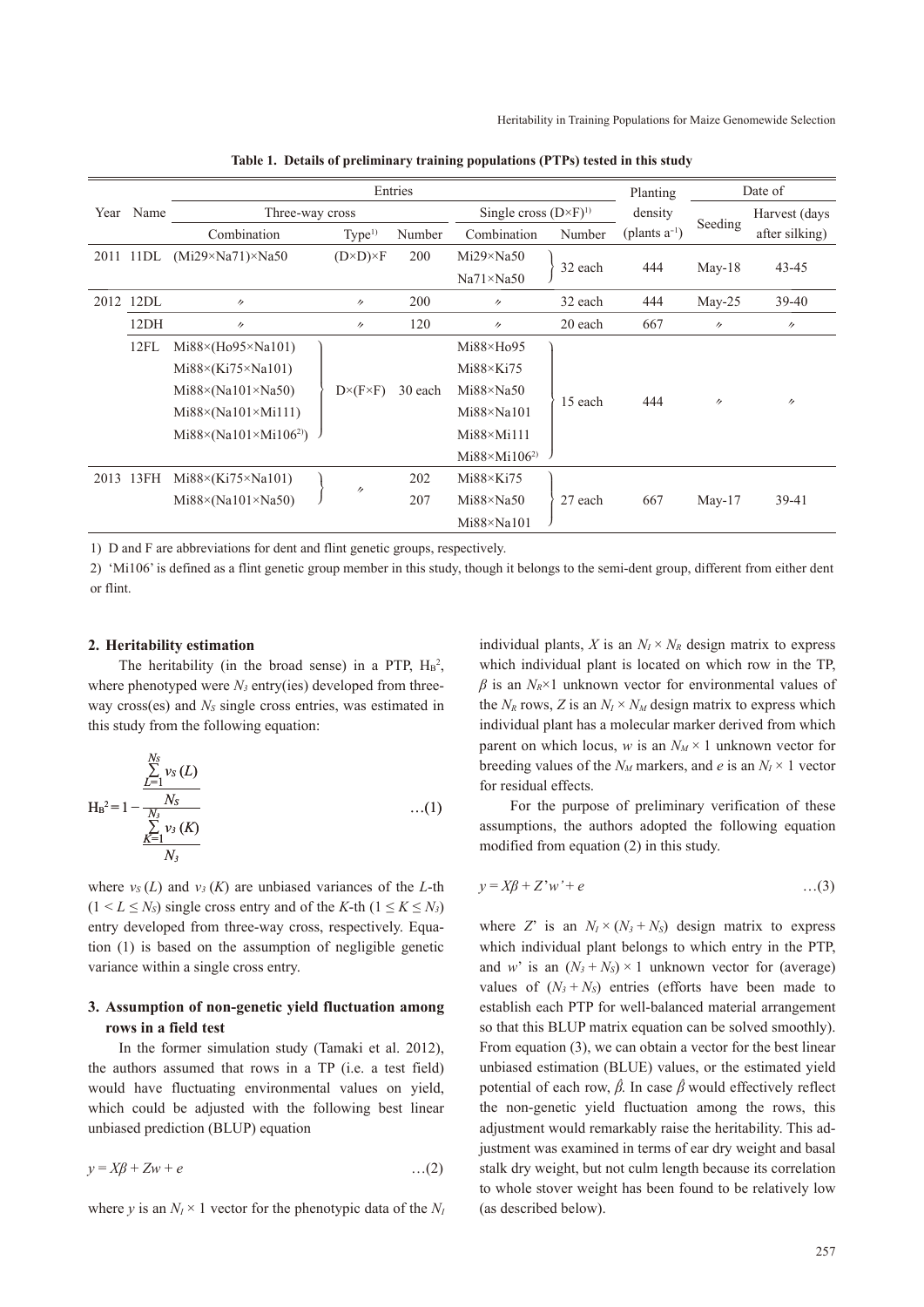# **4. Evaluation of candidate indices for whole stover yield**

As mentioned above, two traits were adopted in this study as candidate indices to predict whole stover yield, culm length and basal stalk dry weight. Here, they have been compared in terms of the accuracy of prediction, because neither has ever been evaluated as indices for this purpose. In 40 individual plants of "13FH", the whole stover of which was kept intact on harvest, the sampled contents included not only basal stalks but also other stover parts to compute their whole stover weight. The samples were then weighed after drying with a hot-air dryer (70 degrees centigrade) for more than 10 days.

#### **Results and discussion**

Table 2 shows the calculated heritability of ear and basal stalk dry weight with and without adjustment by the BLUP equation (3). The adjustment saw the heritability of the ear dry weight in "11DL" soar from 19.0 to 31.4%, but decline somewhat in other cases where heritability was calculated as exceeding 40% without the adjustment. Based on these results, the authors decided to adopt this adjustment only for the ear dry weight of "11DL". Though more examples are required for convincing discussion, the authors currently estimate that the phenotypic fluctuation among the rows mainly reflects genetic and non-genetic factors in the cases of high  $(>40%)$  and low  $(<20%)$  heritability (without adjustment), respectively, and that the BLUP adjustment can only work well in the latter.

As shown in Table 3, the heritability ranged from 31.4 to 88.8%, i.e. exceeded the threshold for the success of GwS which emerged in the former simulation study (Tamaki et al. 2012), 25%, in all cases. It is interesting that higher planting density did not result in lower heritability, contrary to the assumptions the authors made beforehand that the higher density would trigger more severe intervention among individual plants, which would then lead to larger non-genetic variance and lower heritability. It has been concluded from these results that the planting density for TPs should be as high as that for productivity testing because it is well known to have remarkable interaction on yield with materials (genotypes) (e.g. Koinuma et al. 2004), and that the maize GwS to effectively improve yield remains sufficiently feasible in terms of maintaining high heritability in the TPs. Also considering numerous molecular-marker polymorphisms over the whole genome of the inbreds (Tamaki et al. 2014) as well as the recent rapid decline in the cost of molecular genotyping, maize GwS can be a powerful tool in the near future to accelerate yield breeding; not only in the Japanese public sector but also other breeding organizations having accumulated little information on molecular marker polymorphisms of their parental inbreds.

Fig. 1, showing the correlations of whole stover weight with its two candidate indices i.e. basal stalk dry weight (Fig. 1a) and culm length (Fig. 1b), clearly indicates that the former exceeds the latter. Though basal stalk dry weight has never been considered in maize breeding as an index for whole stover yield, these results suggest that it can be a powerful tool in the future, not only for GwS but also for productivity testing.

# **Acknowledgements**

Here the authors express their deepest gratitude to Mr. Masanori Muraki in the upland farming research division of NARO/KARC for his critical and heartwarming advice.

| Trait                   |      | BSDW <sup>2</sup> |      |      |      |      |
|-------------------------|------|-------------------|------|------|------|------|
| PTP <sup>3</sup>        | 11DL | 12DL              | 12DH | 12FL | 13FH | 13FH |
| Calculated heritability |      |                   |      |      |      |      |
| without BLUP            | 19.0 | 42.2              | 53.5 | 48.1 | 55.4 | 49.2 |
| with BLUP               | 31.4 | 39.4              | 47.3 | 45.2 | 50.0 | 47.4 |
| Adoption of             |      |                   |      |      |      |      |
| the adjustment          | ✓    |                   |      |      |      |      |

Table 2. Calculated heritability (%) with and without BLUP<sup>1)</sup> adjustment, and the ratio of **population variance among the ridges**

1) Best linear unbiased prediction. See equation (3) in the text.

2) Basal stalk dry weight

3) Preliminary training population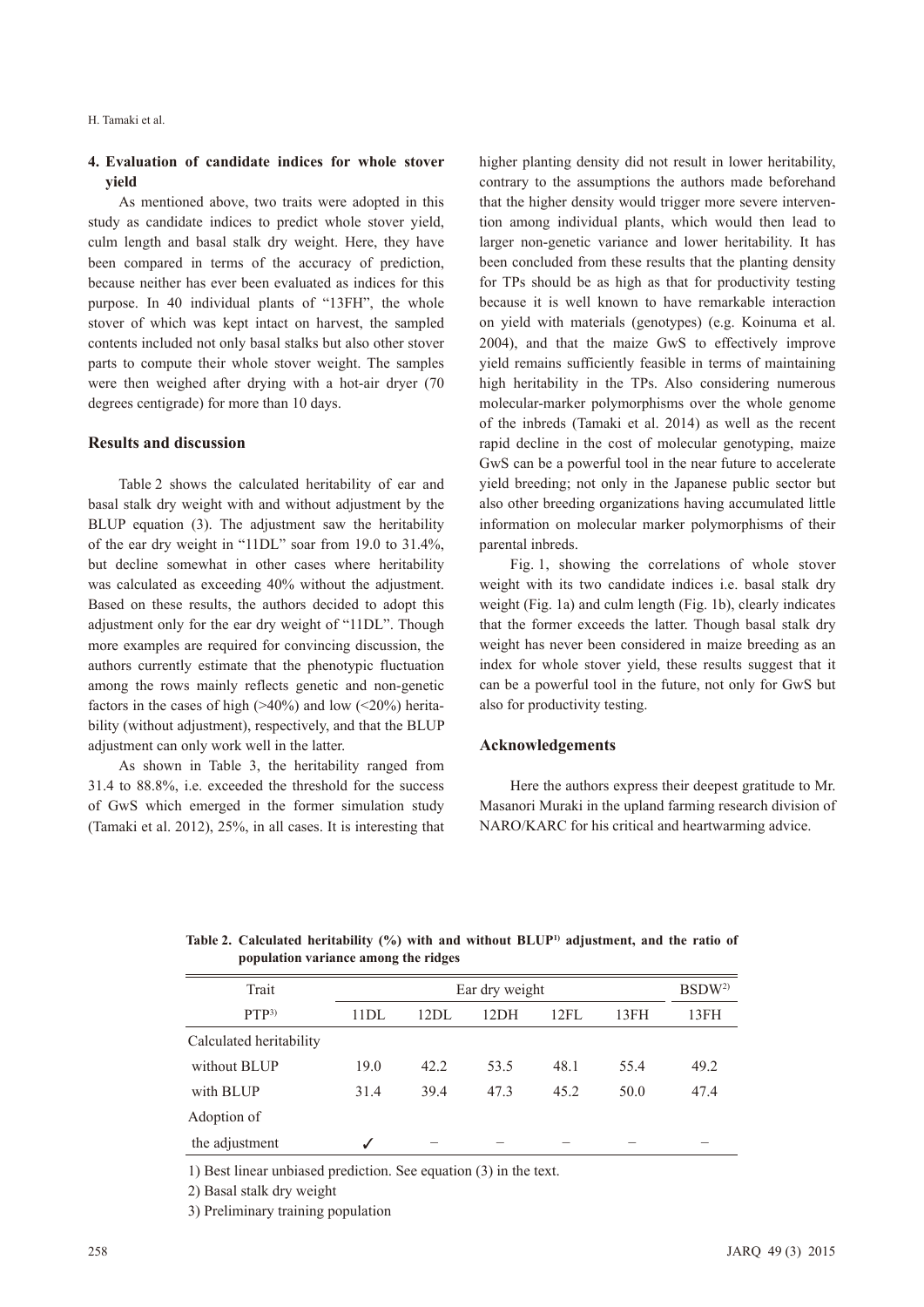**References**

1082-1090.

Bernardo, R. & Yu, J. (2007) Prospects for genomewide selection for quantitative traits in maize. *Crop Science*, **47**,

Ikegaya, F. et al. (1999) Development and characteristics of new silage maize cultivar "Yumesodachi". *Bulletin of the Kyushu*  *agricultural experiment station*, **35**, 49-69 [In Japanese with English summary].

Koinuma, K. et al. (2004) Breeding of a silage maize cultivar, "Ohzora", with high yielding ability and lodging resistance. *Research bulletin of national agricultural research center for Hokkaido region*, **180**, 1-17 [In Japanese with English summary].

|  |                                            | Table 5. Field tests results and calculated heritability |      |                                            |      |                                      |      |                                                                  |      |                                      |      |                                                              |  |
|--|--------------------------------------------|----------------------------------------------------------|------|--------------------------------------------|------|--------------------------------------|------|------------------------------------------------------------------|------|--------------------------------------|------|--------------------------------------------------------------|--|
|  | PTP <sup>1)</sup> and entry / trait (unit) |                                                          |      | Silking date<br>(days after<br>June $30$ ) |      | ratio $(\%)$                         |      | Ear dry matter Ear dry weight<br>$(g$ individual <sup>-1</sup> ) |      | Culm length<br>(cm)                  |      | Basal stalk dry<br>weight<br>$(g$ individual <sup>-1</sup> ) |  |
|  |                                            |                                                          |      | Avg. <sup>2)</sup> USD <sup>3)</sup>       |      | Avg. <sup>2)</sup> USD <sup>3)</sup> |      | Avg. <sup>2)</sup> $USD3$                                        |      | Avg. <sup>2)</sup> USD <sup>3)</sup> |      | Avg. <sup>2)</sup> $USD3$                                    |  |
|  | 11DL Three-way                             | $(Mi29\times Na71)\times Na50$                           | 34.3 | 2.208                                      | 52.1 | 3.425                                | 214  | 43.24                                                            | 303  | 19.84                                |      |                                                              |  |
|  | Single cross                               | $Mi29 \times Na50$                                       | 36.1 | 1.370                                      | 53.0 | 2.039                                | 222  | 36.02                                                            | 302  | 12.85                                |      |                                                              |  |
|  |                                            | $Na71 \times Na50$                                       | 33.9 | 2.014                                      | 52.1 | 2.875                                | 210  | 35.62                                                            | 302  | 13.23                                |      |                                                              |  |
|  | Heritability (%)                           | 39.2                                                     |      | 47.0                                       |      | 31.4                                 |      | 56.8                                                             |      |                                      |      |                                                              |  |
|  | 12DL Three-way                             | $(Mi29\times Na71)\times Na50$                           | 34.9 | 1.606                                      | 50.0 | 3.659                                | 224  | 32.48                                                            | 315  | 16.93                                |      |                                                              |  |
|  | Single cross                               | $Mi29 \times Na50$                                       | 36.7 | 1.274                                      | 49.3 | 1.235                                | 226  | 24.30                                                            | 316  | 8.20                                 |      |                                                              |  |
|  |                                            | $Na71 \times Na50$                                       | 34.4 | 1.305                                      | 48.8 | 1.211                                | 203  | 25.08                                                            | 312  | 10.80                                |      |                                                              |  |
|  | Heritability (%)                           |                                                          | 35.5 |                                            | 88.8 |                                      | 42.2 |                                                                  | 67.9 |                                      |      |                                                              |  |
|  | 12DH Three-Way                             | $(Mi29\times Na71)\times Na50$                           | 35.1 | 1.821                                      | 47.9 | 2.973                                | 171  | 41.99                                                            | 319  | 16.00                                |      |                                                              |  |
|  | Single cross                               | $Mi29 \times Na50$                                       | 37.4 | 0.966                                      | 48.5 | 1.355                                | 176  | 25.84                                                            | 318  | 5.97                                 |      |                                                              |  |
|  |                                            | Na71×Na50                                                | 35.3 | 1.421                                      | 47.9 | 2.587                                | 136  | 31.20                                                            | 309  | 7.50                                 |      |                                                              |  |
|  | Heritability (%)                           |                                                          | 55.5 |                                            | 51.8 |                                      | 53.5 |                                                                  | 82.1 |                                      |      |                                                              |  |
|  | 12FL Three-way                             | Mi88×(Ho95×Na101)                                        | 32.6 | 2.230                                      | 52.5 | 2.029                                | 172  | 18.45                                                            | 303  | 21.40                                |      |                                                              |  |
|  |                                            | $Mi88 \times (Ki75 \times Na101)$                        | 33.1 | 1.262                                      | 53.2 | 2.022                                | 186  | 21.62                                                            | 317  | 18.48                                |      |                                                              |  |
|  |                                            | $Mi88 \times (Na101 \times Na50)$                        | 35.6 | 1.502                                      | 51.9 | 1.927                                | 191  | 30.99                                                            | 319  | 15.32                                |      |                                                              |  |
|  |                                            | $Mi88 \times (Na101 \times Mi111)$                       | 36.2 | 1.204                                      | 52.4 | 3.806                                | 187  | 25.61                                                            | 318  | 13.37                                |      |                                                              |  |
|  |                                            | $Mi88 \times (Na101 \times Mi106)$                       | 35.5 | 1.351                                      | 52.5 | 2.153                                | 170  | 26.03                                                            | 305  | 14.85                                |      |                                                              |  |
|  | Single cross                               | $Mi88 \times Ho95$                                       | 30.2 | 1.401                                      | 51.7 | 1.399                                | 145  | 19.18                                                            | 280  | 9.90                                 |      |                                                              |  |
|  |                                            | $Mi88 \times Ki75$                                       | 31.8 | 1.229                                      | 51.9 | 3.320                                | 158  | 29.38                                                            | 301  | 13.35                                |      |                                                              |  |
|  |                                            | $Mi88 \times Na50$                                       | 35.6 | 0.996                                      | 52.6 | 1.137                                | 204  | 10.50                                                            | 308  | 9.68                                 |      |                                                              |  |
|  |                                            | $Mi88 \times Na101$                                      | 34.6 | 1.016                                      | 52.9 | 1.089                                | 216  | 13.04                                                            | 320  | 12.03                                |      |                                                              |  |
|  |                                            | Mi88×Mi111                                               | 34.6 | 1.158                                      | 51.6 | 1.691                                | 162  | 13.50                                                            | 309  | 13.08                                |      |                                                              |  |
|  |                                            | $Mi88 \times Mi106$                                      | 35.2 | 1.168                                      | 53.0 | 1.877                                | 156  | 15.41                                                            | 286  | 10.22                                |      |                                                              |  |
|  | Heritability (%)                           |                                                          |      | 43.5                                       |      | 41.4                                 |      | 48.1                                                             |      | 54.1                                 |      |                                                              |  |
|  | 13FH Three-way                             | $Mi88 \times (Ki75 \times Na101)$                        | 23.5 | 2.103                                      | 51.0 | 1.894                                | 145  | 31.32                                                            | 317  | 18.65                                | 30.7 | 7.440                                                        |  |
|  |                                            | $Mi88 \times (Na101 \times Na50)$                        | 26.1 | 2.360                                      | 50.9 | 1.760                                | 171  | 31.56                                                            | 323  | 19.11                                | 32.4 | 6.778                                                        |  |
|  | Single cross                               | $Mi88 \times Ki75$                                       | 21.3 | 1.288                                      | 50.7 | 1.716                                | 105  | 21.09                                                            | 309  | 16.34                                | 24.3 | 4.983                                                        |  |
|  |                                            | $Mi88 \times Na50$                                       | 25.9 | 0.933                                      | 50.4 | 0.989                                | 176  | 17.64                                                            | 322  | 13.31                                | 29.3 | 3.145                                                        |  |
|  |                                            | $Mi88 \times Na101$                                      | 25.0 | 1.214                                      | 51.2 | 0.863                                | 193  | 23.81                                                            | 329  | 11.94                                | 36.5 | 6.520                                                        |  |
|  | Heritability (%)                           |                                                          |      | 73.3                                       |      | 53.5                                 |      | 55.4                                                             |      | 45.1                                 |      | 49.2                                                         |  |

**Table 3. Field tests results and calculated heritability**

Italic letters indicate the results with the best linear unbiased prediction (BLUP) adjustment shown in the text.

1) Preliminary training population

2) Average

3) Unbiased standard deviation